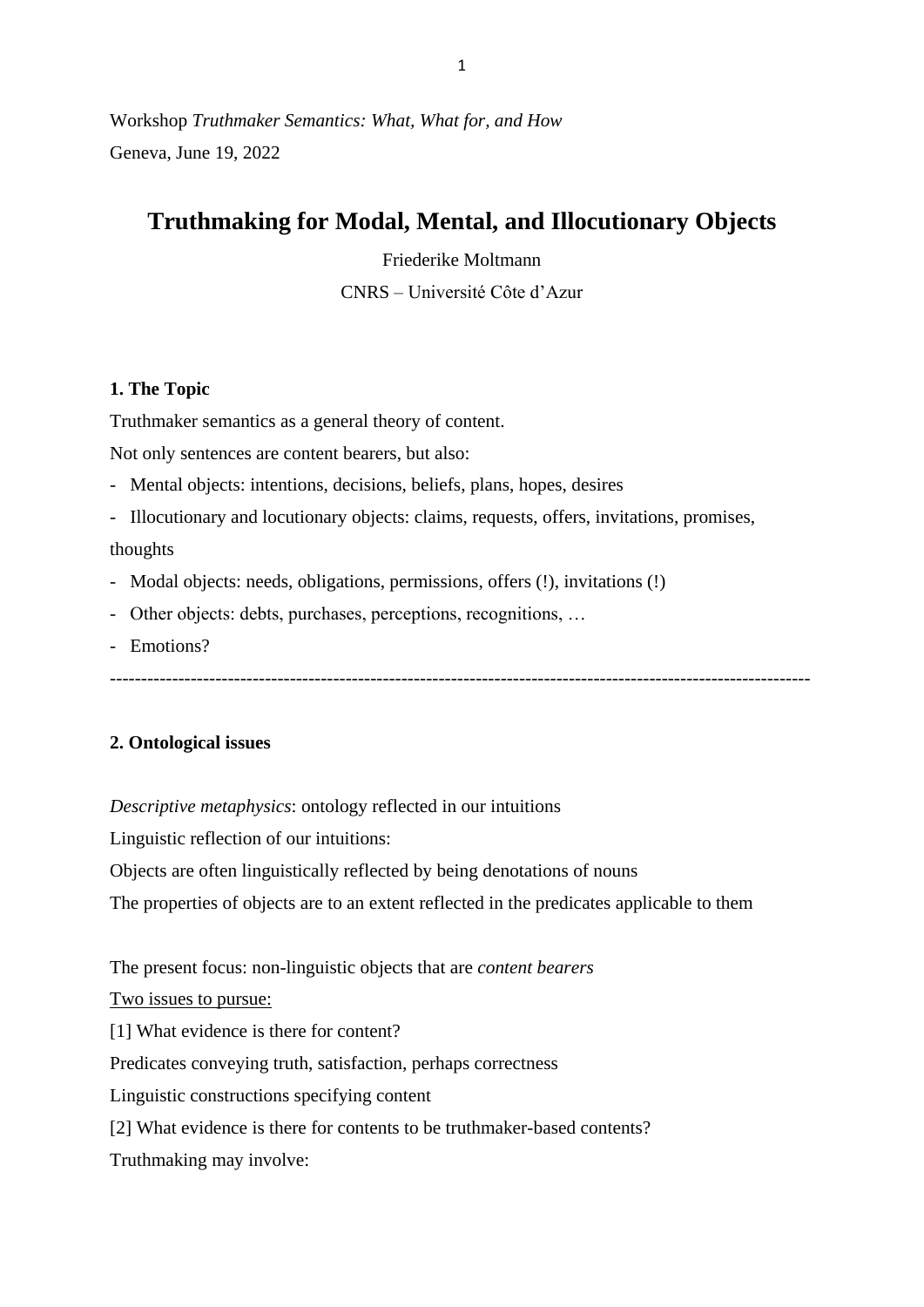- Smaller entities (than worlds) acting as truthmakers
- Exact truthmaking (as opposed to 'being true in')
- Special truthmaking relations requiring causal connections ?

----------------------------------------------------------------------------------------------------------------

## **3. Content bearers**

## **3.1. Attitudinal objects**

Attitudinal objects:

[1] Entities that are *produced by* or *result from* illocutionary acts

[2] Attitudinal objects that are *not produced* by an act: intentions beliefs, implicit desires etc.

Ad [1]: Abstract or physically realized artifacts that may endure part the act that may have produced them

Application of tense:

(1) a. John's claim (which he made yesterday) is that the problem is unsolvable.

b. John's claim is still valid.

Enduring validity of a claim, a request, an offer, a promise, a plan etc.

How to understand the relation between the illocutionary or mental act and the attitudinal object?

Ontological dependence, as a generative relation, not as a causal relation

Enduring validity: ontological dependence on an intention that is part of the act.

Attitudinal objects as content bearers as opposed to evens

- [1] Bear truth- or satisfaction-related properties
- (2) a. *true, false, right*: attitudinal objects with a word-to world direction of fit
	- b. *fulfill, satisfy*: expectations, hopes
	- c. *accept*: offers, invitations
	- d. *carry out, implement, realize*: plans, intentions, decisions

*Correct* in the sense of 'true' (whether justified or not):

(3) John's belief / claim / hypothesis / guess / speculation is correct.

[2] Application of part-related expressions with a content-related meaning only *Part of*: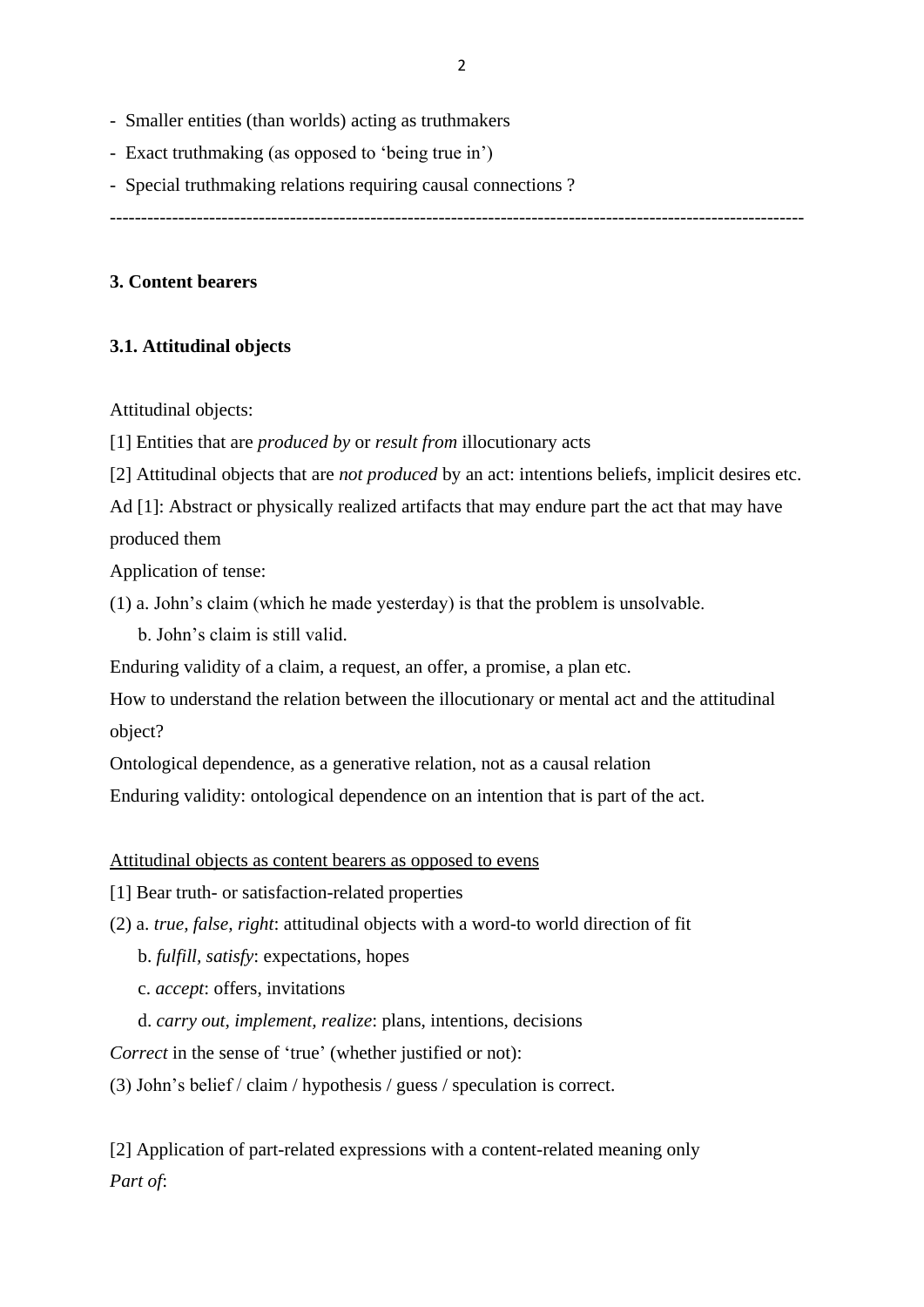(4) part of the claim / insult / promise / invitation / plan

*Double*:

Two content-related parts:

# (5) a. a double lie

- b. a double insult
- c. a double invitation

Two eventive parts:

(6) a double pirouette, a double tour, a double murder

# **3.2. Modal objects**

# The new view

Modal verbs, adjectives, and nouns semantically are *predicates of modal objects* Prejacent or sentential or nominal complement gives their satisfaction conditions

# Nouns denoting modal objects:

*Need, obligation, permission, offer, option, necessity, ability, capacity, strategy*

# Properties of modal objects:

- [1] Satisfaction properties
- (7) a. *satisfy, fulfill, comply with*: obligations,
	- b. *accept, take up*: permission, offer
- [2] Part-related expressions picking out partial content only:
- (8) part of the need, offer, obligation, invitation, strategy

## Crosslinguistic motivation for the new of modals

Modals never take the form of quantifiers (ranging over situations or worlds).

E.g. *always, never, every way* etc cannot be used as modals, crosslinguistically so!

# Semantic motivation:

Only the modal objects, not the clausal unit, may provide full satisfaction conditions:

- (9) a. John needs to have a coat.
	- b. John needs a coat.

-----------------------------------------------------------------------------------------------------------------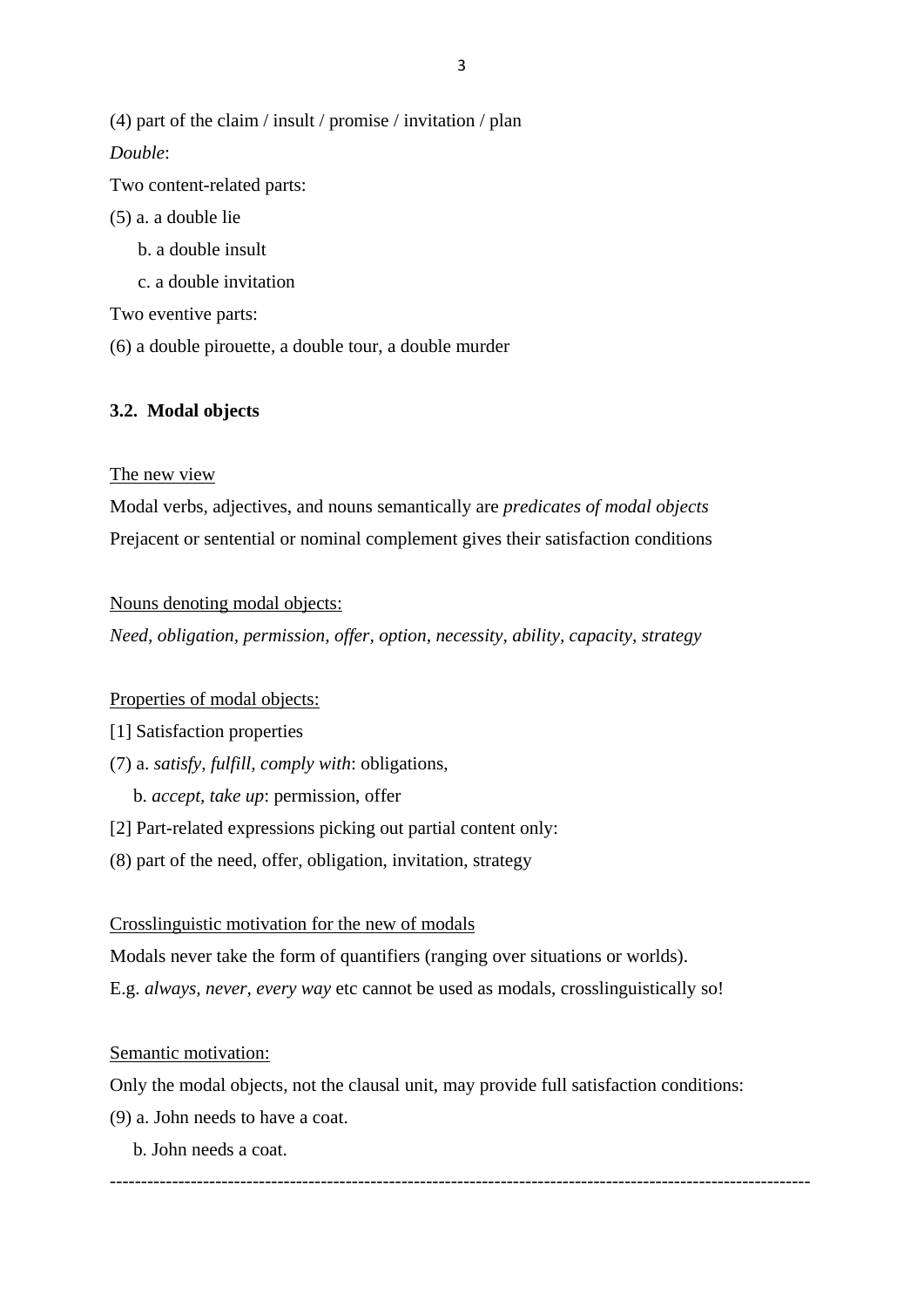## **4. Motivation for applying truthmaker semantics to attitudinal and modal objects**

[1] TMS is supposed to be a general theory of content

[2] Modal and attitudinal objects exhibit content ordered by the relation of *partial content*, which TMS semantics was in part specifically developed for.

[3] TMS allows for an account of the selection of different satisfaction predicates by different attitudinal and modal objects:

## *Predicates of fulfillment* vs *predicates of acceptance*

Predicates of fulfillment come with predicates of violation:

(10) a. John fulfilled the request.

b. John violated / ignored the request. (John did something wrong.)

- (11) John ignored the offer. (John did nothing wrong.)
- (12) a. John pursued / took up the option / strategy.
	- b. John ignored the option / strategy.

Modal objects of necessity, selected by predicates of fulfillment: have satisfiers *and* violators Modal objects of possibilities, selected by predicates of acceptance; have only satisfiers.

General derived meaning of 'sentential units' (based on a truthmaker-based meaning) (13)  $prop([S]) = \lambda d[pos(S) = pos(d) \& (neg(d) \neq \emptyset \rightarrow neg(S) = neg(d))]$ 

[4] Certain attitudinal and modal objects take actions as satisfiers, thus not entire worlds Description with *by*-phrases:

(14) John fulfilled his obligation by helping Mary.

Attitudinal and modal objects taking actions as satisfiers may impose a norm of correctness on those actions:

- (15) a. John *was right* in helping Mary
	- b. Helping Mary *was correct.*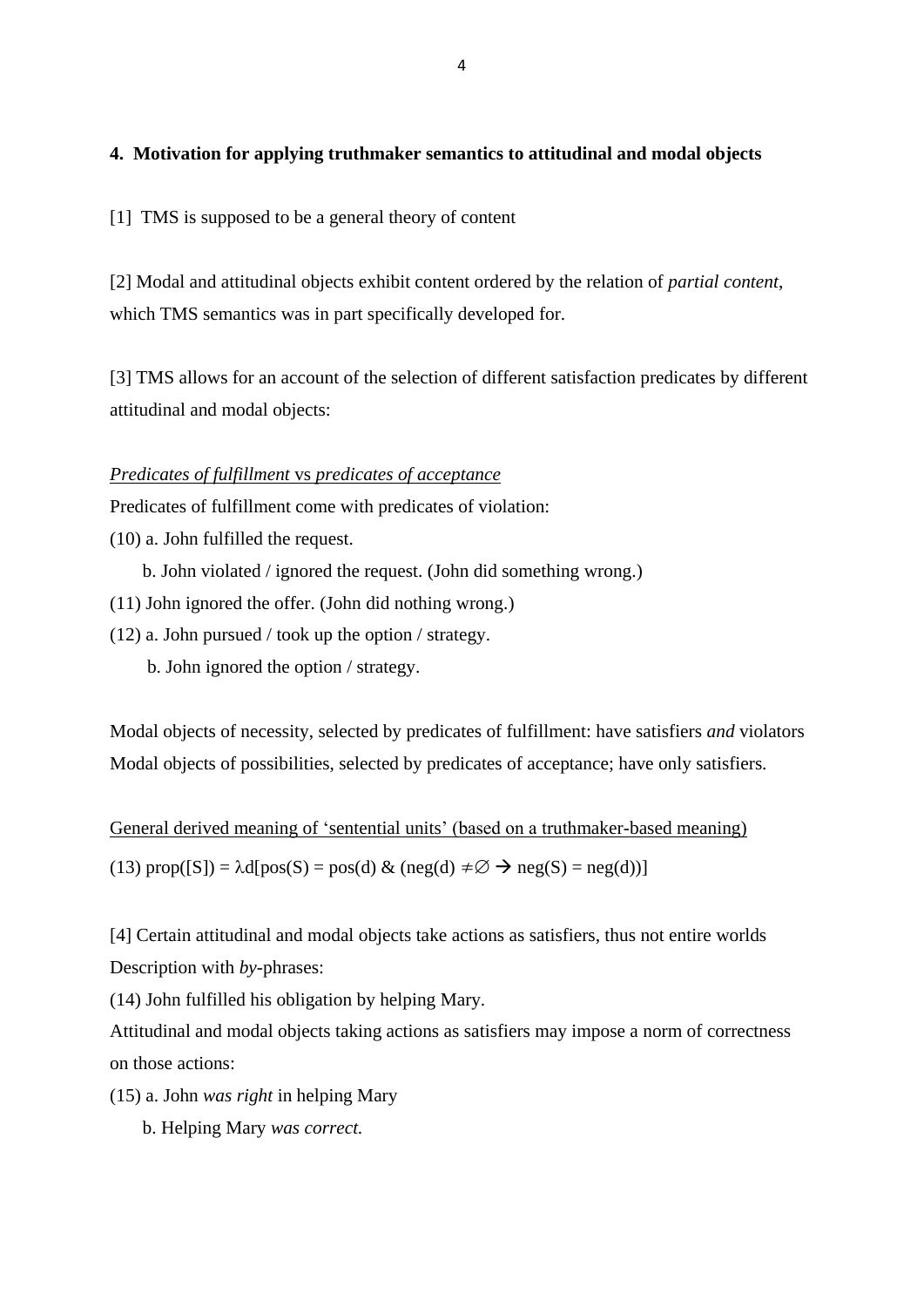Predicates of truth vs. predicates of satisfaction Application of *correct* Attitudinal and modal objects that take truth predicates: Associated with a *non-action-guiding norm* of truth Attitudinal and modal objects that take fulfillment predicates: *Impose a norm* on their satisfiers: - Actions are correct if they satisfy the content bearer

- How can situations be correct?
- Compare 'the 'right thing' happened: situation satisfying an evaluative property.

Predicates of realization: No violators, no normative component

-----------------------------------------------------------------------------------------------------------------

# **5. Do all attitudinal objects and modal objects have satisfaction conditions, i. e. truthmaking conditions?**

Very plausible for modal objects

But not for all attitudinal objects. in particular not for *emotions*.

#### Distinguish between different emotive attitudes:

[1] desire

Clearly have satisfaction conditions

Show a particular form of underspecification:

Sentential unit may only partially specify satisfaction conditions:

(16) a. Mary wants a coat.

- b. Mary wants to have a cat.
- (17) a. Mary claims to own a coat.
	- b. Mary believes that she owns a coat.

More complex analysis of desire (and other attitudes with a world to word direction of fit?) Satisfaction conditions + evaluation: what is desired is 'good', gives happiness ... evaluation of a (type of satisfier) within a contextually given completion of a situation (18) a. Mary's wants to have a coat.

b. Desire(Mary, [Mary to have a coat]) is correct only if for all s, s ||- *Mary to have a* 

5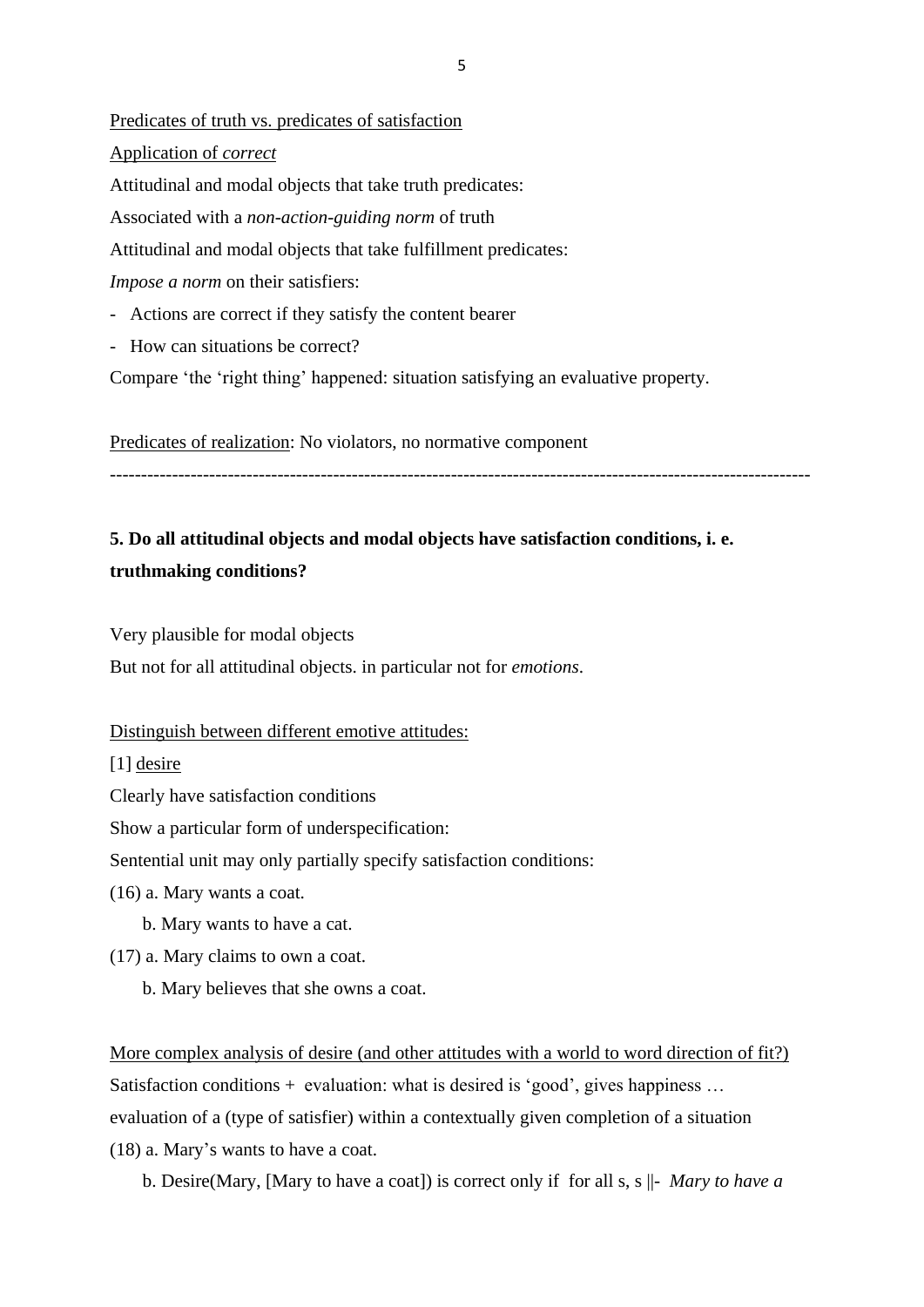#### *coat*)  $\rightarrow$  GOOD(C([PRO to have a coat]))

[2] Emotions that do not come with satisfaction situations:

(19) a. Mary fears the dog / that  $S$  / the state of affairs in which  $S$  /the possibility that  $S$ b. Mary is happy / angry that  $S$  / about the fact that  $S$ .

Linguistic criterion for the clause giving the *content* as opposed to the *object* of the attitude Specificational sentences:

(20) a. John's claim thought is that it will rain.

b. \* John's denial is that it will rain.

(21) a. John's hope / is that it will rain.

b. \* John's happiness / anger is that it is raining

'Pure' emotive attitudes: *happiness, anger, amusement*,

Pure emotions do not have satisfaction conditions.

But they arguably have *correctness conditions* or *conditions of fittingness*

Correctness conditions of emotions are not conditions of their justification:

Correctness includes conditions like the factivity of a state of affairs that the emotion is directed toward.

Less obvious linguistic reflection of correctness conditions of emotions:

(22) ?? John's anger is appropriate / correct / suited.

*Be right*conveys justification, not correctness:

- (23) a. John is right in being angry that that Mary lost the race.
	- b. John is right in believing that it is raining.

## The attitudinalist theory of emotions (Deonna/Teroni)

Emotions as reactions to evaluations:

(24) a. John fears that S

b. John reacts to his evaluation of the state of affairs that S being dangerous.

'Rectifiers' for John's fear that S:

The situation of the state of affairs in which S is dangerous.

Here it is the overall attitudinal objects that supports the 'rectifier'.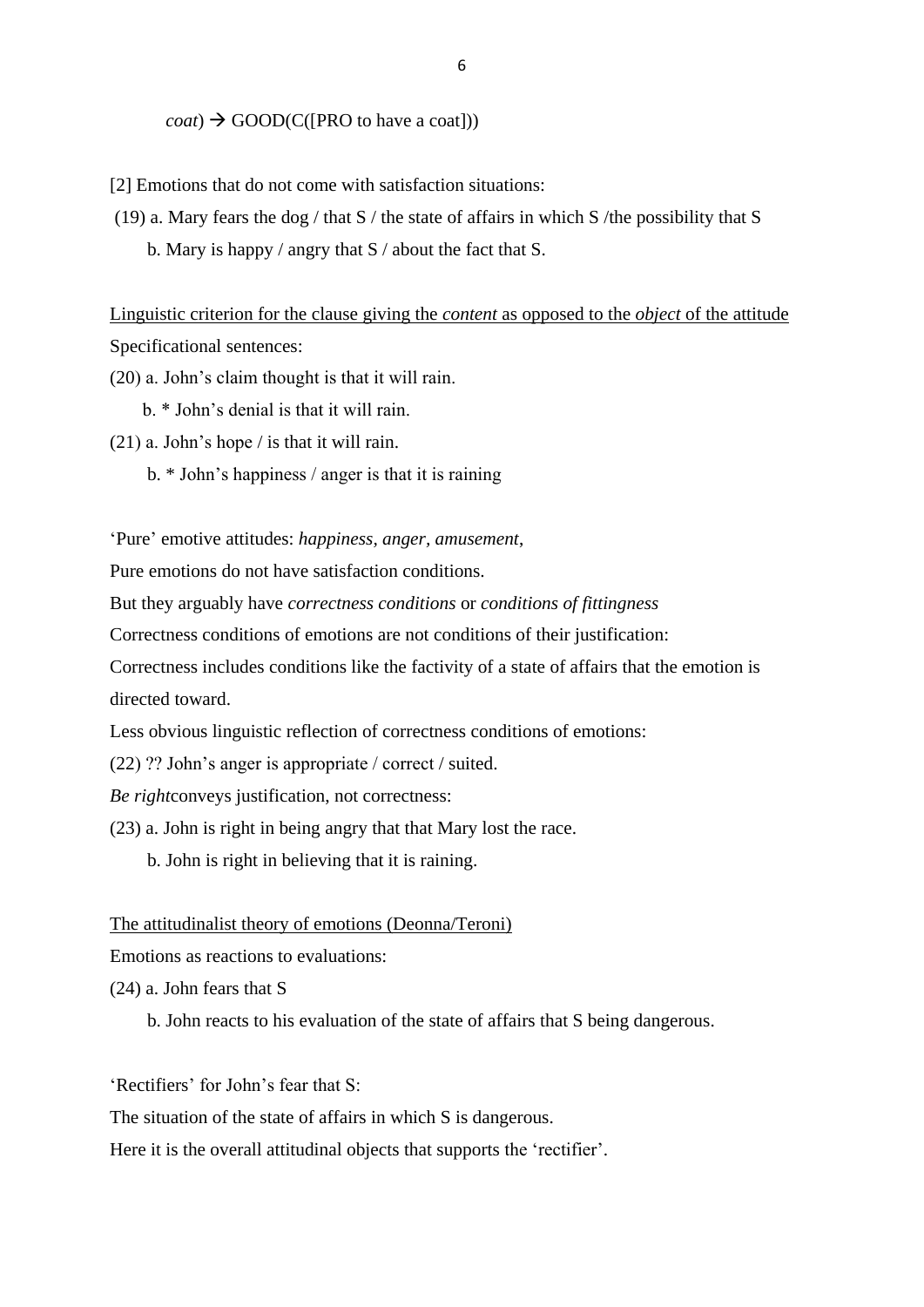### 'Rectifiers' for complex emotions

Conjunctive emotions:

- (25) a. John's happiness and amusement that S
	- b. The situation of the fact that being good and being amusing.

Disappointment:

- (26) a. Mary is disappointed that S.
	- b. Negative evaluation of the fact that S, positive evaluation of alternatives to the fact that S.

Emotions are also related to actions; however no particular actions can be part of the condition of fittingness of emotions: e.g actions of avoidance or of facing the challenge

----------------------------------------------------------------------------------------------------------

### **5. Intensional objects**

Generally, intensional transitive verbs describe 'intensional objects' with satisfaction conditions

Verbs of absence

- (27) a. John's need for a coat.
	- b. John's desire for a coat.

Approximative semantics

- (29) a. John needs no more than one assistant.
	- b. For any situation satisfying John's need, there is no more assistant x in s such that John 'has' x in s.
- (30) a. John owes Mary no more than two bottles of wine.
	- b. For any situation s satisfying John's debt, there are no more than two bottles of wine in s that John 'gives' to Mary in s.

## *Buy, sell*

(31) a. John bought a bottle of wine (on the internet).

b. For any situation s satisfying John's purchase, there is a bottle of wine in s.

Condition on situations satisfying the purchase:

situations must be causally connected to the purchase.